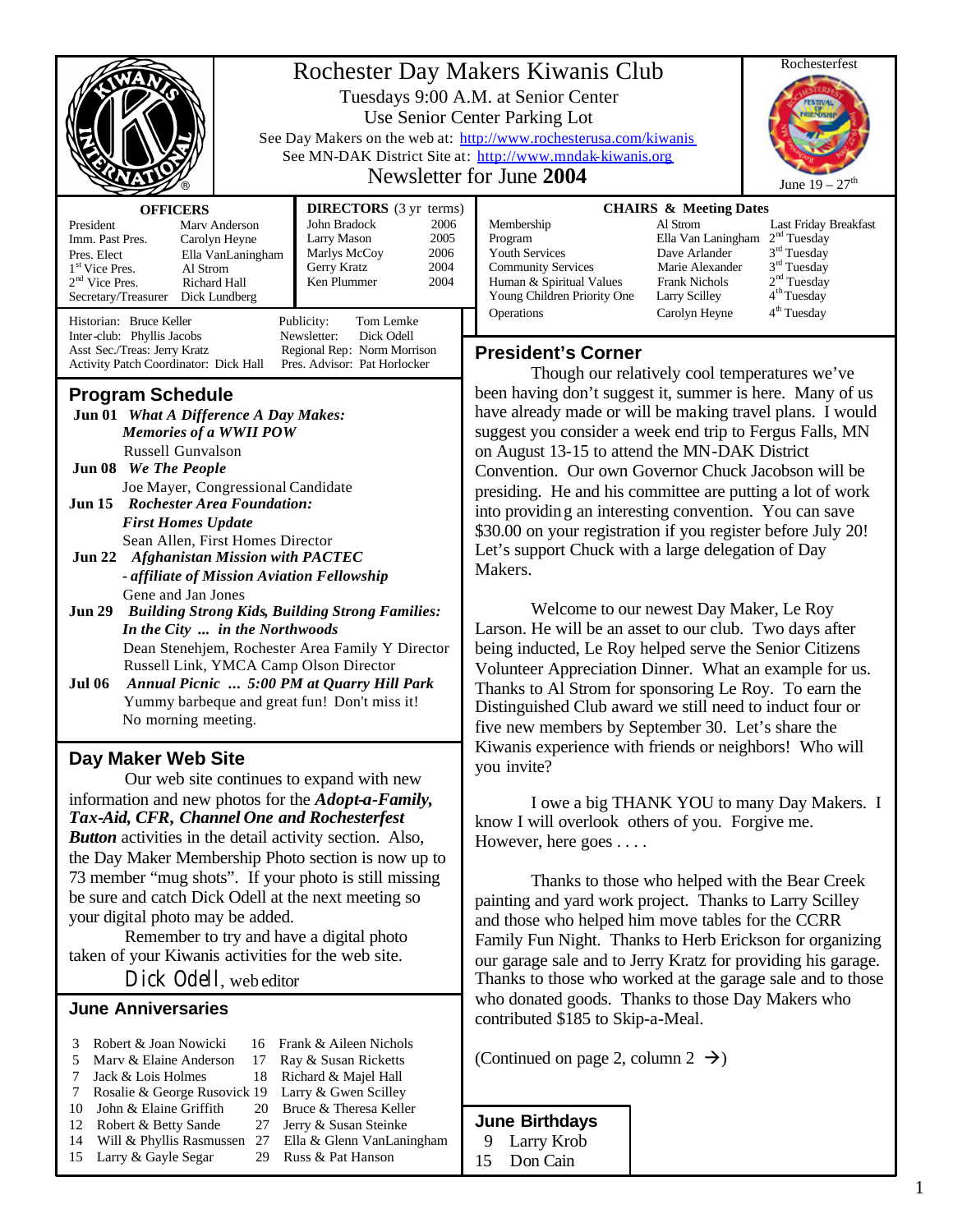# **Secretary/Treasurers Report – May '04**

| <b>Bank Balance 4/30/04:</b>   | \$9,393.94             |
|--------------------------------|------------------------|
| <b>Administrative Account:</b> | \$8,752.06             |
| Service Account:               | $$-1,054.84$           |
| Hockey/YCPO:                   | \$1,602.04             |
| Bike Repair:                   | 94.68<br>$\mathcal{S}$ |
|                                |                        |

Day Makers Currently On Leave: Helen Brink, Ray Ricketts, Susan Ricketts, Rosalie Rusovick, Dave Truxal

March Service Hour Statistics: 722 hours by 52 members, 70% Participation

#### **5/4/04 Board Meeting Highlights:**

Since some of the Rochester Kiwanis Clubs decided to not support the Central Park Project, our club will not make a contribution. Our contribution was contingent on all four of the other Rochester Kiwanis Clubs commitment.

We have not received our clubs share of the Hockey Festival funds yet. Normally we have these funds in February. Our Service Fund budget depends on this source of income to meet our budgeted obligations.

Kiwanis Peanut Days (Peanut Sales) was discussed. The Downtown and Golden K clubs do this as a fund raiser. The Operations Committee will evaluate and make a recommendation to the board.

"Play it Safe" will be evaluated by the Operations Committee.

The "Laws of Life" essay contest was discussed. The Youth Services Committee will be asked to check it out. Also, President Marv will e-mail the other Rochester Kiwanis Club presidents to get their input on interest.

Approved membership applications from LeRoy Larson and Ed Zuehlke.

# **COMMITTEE REPORTS**

**Program-** The annual picnic will be moved to Quarry Hill Park. Ella will handle details with the Rochester Park and Recreation department.

**Operations**- The calendar project is moving along. It is running even with last year at this point.

**Community Service-** Another service project will be proposed: Food Shelf at the Salvation Army.

## **Secretary/Treasures Report – May '04** (Continued)

**Human & Spiritual Values-** Invocations have been scheduled through end of June. Newsletter articles have been assigned. A card was sent to family of Bob Whaley, a former member, who passed away.

**YCPO-** Finished Family Fun Night for CCR&R, and also made a monetary contribution. Committee is currently planning Parent/Child Fair at Rochester Fest.

Richard Lundberg, Secretary/Treasurer

**President's Corner -** (Continued from page 1)

Thanks to Zanti Squillace and Hollie Feeser for again heading up the calendar project and thanks to those who have sold calendar ads. Thanks to Dave Arlander and those who have tutored at the Pinewood Homework Club this school year. Thanks to Al Strom for being our liaison for the Century Key Club. Thanks to those who have helped with popcorn parties and with Terrific Kids at Riverside School this school year. Thanks to the program committee for continuing to provide excellent programs each week.

Finally, I want to thank all of you for your faithful attendance at our weekly meetings. The percentage of members attending each week is the envy of most Kiwanis clubs!

Till next month . . .Marv

# **Human and Spiritural Values**

As Kiwanis holds to its priority of human and spiritual values, the prisoner abuse that took place in Iraqi is painful indeed. This is something that has shocked all of us, regardless of political or national allegiance. Kiwanis rightly stresses its work with children and youth. We have as our objective the elimination of the conditions that produce "a few bad apples" and the careless rresponsibility of leaders who let it happen.

Frank Nichols, Spiritual Aims Committee

(Continued next column  $\rightarrow$ )